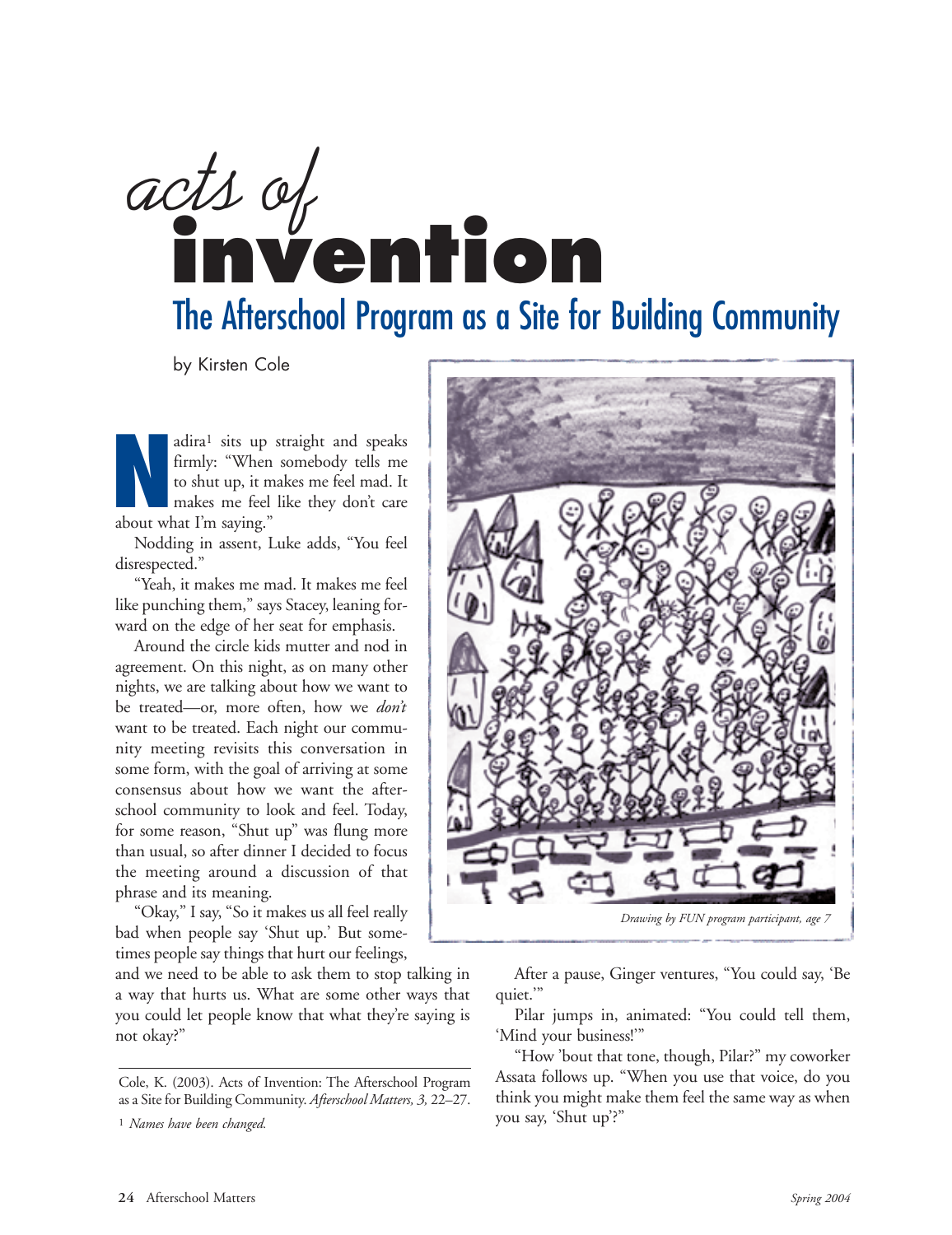Some nights the community meeting feels amazingly redundant to me. When we asked at the opening of the meeting last night if anyone had anything they wanted to talk about, Ryan asked if we could talk about the problem of people talking about other

people's mamas. The night before, Najwa wanted to talk about people not minding their business. The topics change, but the underlying themes are often the same: issues of respect and feelings of anger that come from feeling disrespected. Some nights when I go home, I can't believe we

have had to hold *yet another* community meeting around the problem of making fun of people's clothes. If we all know how badly it makes us feel to be disrespected, why can't we just agree to stop doing it?

Back around the circle, we continue to work together to identify appropriate alternatives to "Shut up."

"You could use a nice voice."

"You could ignore them."

"You could say, 'You're hurting my feelings.'"

"You could tell a teacher."

As we talk the problem out together, participants' voices range from tentative and questioning to firm and assertive. Some speak with a gentle tone, while others are agitated or ebullient. I may be frustrated by the recurrence of common themes in our community meeting, but, if I listen closely, I can hear another layer to our nightly conversation. When I realize that in different ways each individual is trying to find his or her own voice in this forum, I can marvel at how we are working collectively to address issues that even most adults find challenging.

#### **A Space for Building Community**

The FUN (Family University) Afterschool Program is<br>
housed at the cozy Learning Center for Educators he FUN (Family University) Afterschool Program is and Families (LCEF), part of the School of Education at Long Island University. At LCEF, the School of Education offers undergraduate and graduate education courses, tutoring programs for children from the surrounding neighborhood, and our afterschool program, which serves the children of low-income students at the university. Approximately 80 percent of the families we serve are African-American (many Caribbean-American), and 20 percent Latino/a (many Puerto Rican and Dominican). The children in the program are 6 to 12 years old; all of our activities engage children across this age range. Our operating

budget is a large grant through the federal Department of Education's CCAMPIS (Child Care Access Means Parents in Schools) Program. This funding allows us to offer the program free of charge to all participants. We serve a substantial healthy snack when the kids arrive

## **If we all know how badly it makes us feel to be disrespected, why can't we just agree to stop doing it?**

and a nutritious dinner later in the evening. We have an ample budget for art supplies, books, games, and computers. When the staff faces a challenge with a particular child, from adding fractions to anger and alienation, we meet with education faculty who have expertise in that area to get assistance in developing strategies to address the issue.

Perhaps most importantly, we have a consistently low ratio of adults to children, usually no more than 1:4. I have worked with the program since its inception in January 2002, first as a teaching artist and now as director. Other program staff are Assata and Jamal, who work part time, 28 and 25 hours a week respectively. They are with the children for all activities throughout the program day and have time before children arrive each afternoon for planning and set-up. Assata, the education coordinator, oversees all academic aspects of the program and supervises the staff of 4–6 college work-study students who provide tutoring during two homework help sessions each day. Jamal, the teaching artist, oversees all the creative arts activities. I am a European-American woman, Assata is an African-American woman, and Jamal is a Caribbean-American man. Though we wear different hats in the program, we all identify ourselves as artists and work collaboratively in planning and executing all creative arts activities with the children. Each week we have an hour and a half allotted for our regular staff meeting, when we discuss questions we are having about specific children and address such larger issues as working toward an anti-bias curriculum or learning effective conflict resolution skills.

In addition to our regular staff meetings, we often chat informally at the beginning of each day while setting up art materials and snack, sharing anecdotes from the previous day or observations about a particular child. I am often struck by how well we know these kids. Each child feels strongly connected to at least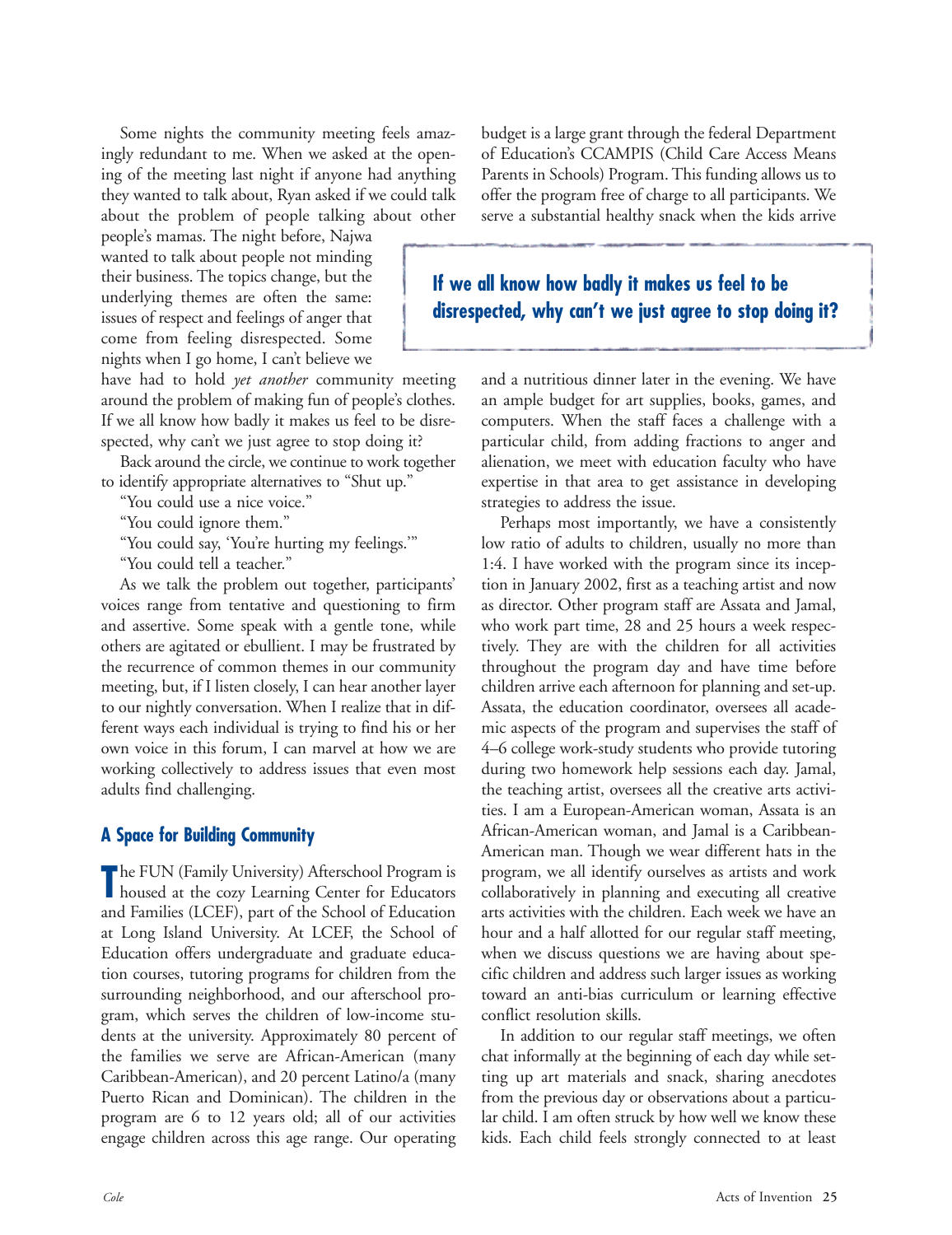one, if not all, of the adults in the program. Program staff and college student tutors participate in all activities alongside the children, from painting to ball games, from journal writing to eating dinner. Throughout all these activities, we share stories, engage in active debates, and very often make each other laugh.

Each night after dinner, we all participate in a community meeting, which Assata, Jamal, or I facilitate. The format of the meeting is loosely scripted. The facilitator may open the meeting by pointing out something that has happened in the community during the day, posing a question about that issue, for example, "How does it make you feel when someone tells you to shut up?" Some days the issue for discussion is identified by the staff; other days the facilitator opens the floor to see if any of the children have a pressing issue that they would like to bring to the group. The facilitator then makes time for each child and adult in the circle to respond to the question. This initial go-round is followed by further discussion of the issue with the goal of arriving at consensus about how we want to address the issue in the future.

#### **Fostering Civility in an Uncivil Society**

**W**ith the suggestions of alternatives to "Shut up," we seem to be reaching a natural end to the nightly meeting. Then Hector raises his hand. "But I

**As adults who are involved in their lives, we listen to the tales of injustice they've suffered and feel incredibly demoralized. But the fact that someone has listened and said to them, "The way you were treated was wrong," seems to empower and enliven them.**

have a question," he begins. "What if you're in school and the teacher tells the kids to 'Shut up'? What are you supposed to do if it's a teacher that says it?"

I shake my head and say, "Wow, well, Hector, I'm really sorry that happened to you. I personally don't ever think it's okay for a teacher to say 'Shut up' to a student, because of all the reasons we just talked about, about how it makes you feel when anyone says 'Shut up.'" Knowing that Hector's mother is a vocal advocate for her children, I suggest, "If I were you I would make sure and tell your mom that the teacher is speaking to you that way. Then maybe she could talk to the principal about it."

Around me, kids are bursting to speak. "Yeah," volunteers Miguel "There was a teacher at my old school who told the kids to 'Shut the H-E-double-L up.' If that was my teacher I woulda popped him."

"But, Miguel, that's not cool either. Do you know that if you hit a teacher you could get yourself in a lot of trouble?" Assata says in a voice that is simultaneously stern and gentle.

"Naw, naw, son. Nobody's gonna do me like that. My cousin's in the army. He could come to my school and. . . . " Miguel slams his right fist into his left palm.

"Okay, first of all, don't call me 'son.' But you know what, though, it's true. You and your cousin could get in a lot of trouble. We really need to talk about an appropriate response to that kind of situation," Assata emphasizes. "I want to follow up on Hector's question. Another thing you could do is wait, maybe until the next day, and then you could speak to your teacher in private, without a whole audience and when they've had a chance to cool down. You could let them know how it made you feel when they talked to you that way, that it makes you feel bad. Maybe you could make suggestions to your teacher about other ways they could ask the class to be quiet."

The kids are excited now. One after another they want to volunteer stories of teachers who yell and curse at their students, teachers who make the class do squats when they're "being bad," teachers who throw erasers

> in class, and a few who have hit students. I glance up at the clock and see that it's time to move on to homework and other activities, but, each time I try to wrap things up, three more hands shoot up. As we talk, I realize that some of the stories seem to be embellished

for the audience, especially those that begin, "My friend had this teacher. . . ." Yet, in many of the stories, the tellers still feel keenly the painful impact of the events.

I leave the meeting feeling depressed. Ironically, the children seem more affable than usual. Jamal observed, after we had a community teach-in to talk about the children's understandings and experiences of the "nword," that, when we talk about difficult subjects, the kids seem to respond as if a weight has been lifted off their shoulders. As adults who are involved in their lives, we listen to the tales of injustice they've suffered and feel incredibly demoralized. But the fact that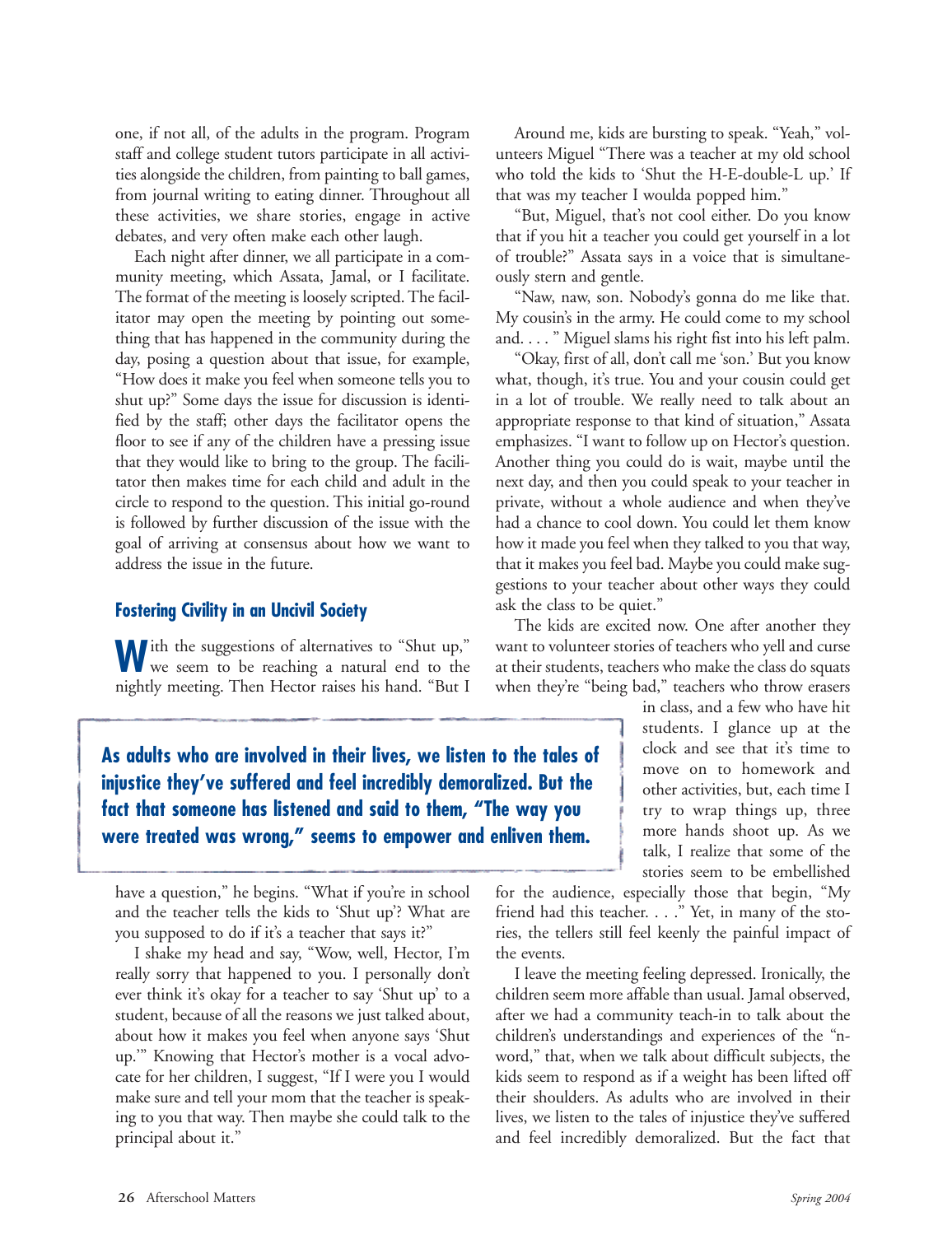**For many of the kids we serve, the afterschool program may be the first place where they have been invited to participate in fostering a kinder society.**



someone has listened and said to them, "The way you were treated was wrong," seems to empower and enliven them. For the rest of the night there is a little bit more sharing, a little bit less teasing, and a lightness in the things we do together.

In his book *Making Play Work: The Promise of After-School Programs for Low Income Children*, researcher and educator Robert Halpern studies the historical development of afterschool program and compares a broad range of present-day incarnations, documenting the qualities of "programs that reflect ideals for the field" (Halpern, 2003, p. 125). Many of Halpern's conclusions about the qualities of successful afterschool programs have to do with ways that program staff make space for children in their programming, from working with an emergent curriculum to allowing ample time for children's voices to be heard. Halpern explains that in these programs,

Staff created settings in which children felt safe and valued and yet could also explore who they were and where they fit. The programs focused on relationships as well as tasks, making time for conversation about life as well as for talk about the work at hand. . . . Staff recognized the importance of affirming for children that they had something to contribute, to say, while also recognizing that some children were reluctant to take risks associated with creativity and engagement itself. (Halpern, 2003, p. 131)

When I ask myself again, "Why does it seem that every day we have to revisit the conversation about the many ways we could be more respectful with each other?" I realize I know the answer: because every day kids are encountering forces that challenge the notion of community we are trying to foster. In moments of frustration, our discussions look to me like nothing more than cyclical rehashing of old issues. What these discussions really show, though, is the critical space we're opening for children at the FUN Program—the space Halpern describes, where children are given room to find their voice and where they feel that adults support them in expressing their concerns and articu-

lating the kind of world they want to build together.

In a film about anti-bias curricula, teacherresearcher Vivian Gussin Paley asserts, "The teacher, I think, is in the preeminent position, more so than the doctor, the lawyer or any other profession I can think of, to invent a kind society" (as cited in McGovern, 1997). Learning how to treat each other with care and respect should be one of the most important components of a child's education. Unfortunately, **f**or many of the kids we serve, the afterschool program may be the first place where they have been invited to participate in fostering a kinder society. When I chat with parents as they pick up their children at the end of the day, they often thank us for being the first place outside the home where their child was given room to talk about the racism he or she has encountered. As they marvel at their child's advances in painting, they also mention, in the same breath, that the child is getting in fewer fights at school since coming to the afterschool program.

### **A Unique Role for Afterschool Programs**

**M**ost days, I go home all too aware of the fact that what we have had the opportunity to build at the FUN Program looks like a luxury. I recognize that, if I were a classroom teacher with 40 kids in my room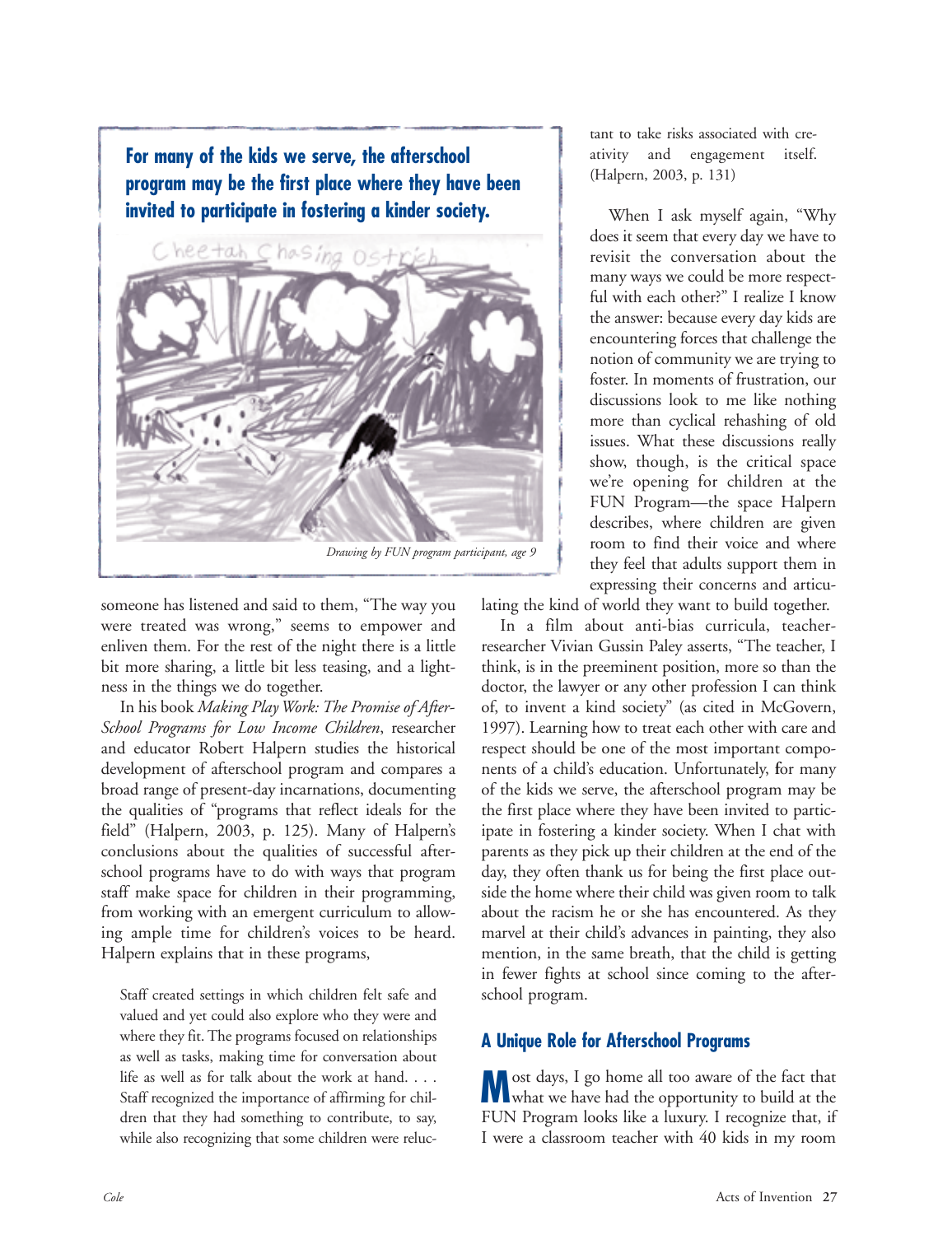and no budget for books or pencils, I might well crack under the pressure too. In the FUN Program afterschool program, we have the opportunity to work with kids in a more holistic way, without the onus of having to raise test scores. Freed of that burden, we are left with time to make art, to tell stories, to play games, and to listen to each other. Afterschool education researchers Noam, Biancarosa, and Dechausay (2003) explain the multifaceted nature of afterschool programs and describe how they function as "intermediary spaces." They write, "Afterschool connects to academic work without serving as a school, takes on aspects of family life (such as comfort, security and recreation) without becoming a family and instills community consciousness without becoming a civic group" (p. 5).

In the space between home and school and community where the FUN Program resides, we have the gifts of time and freedom. The program I direct is well enough supported that I can make in-depth staff development and planning a priority throughout the year. As a staff, our priority is to make space for children—space both to explore their imaginative worlds using a variety of arts materials and to find their voices in the context of our community. As a result, we have a program where children and adults feel supported and

have the energy and commitment to participate in community building. Our arts-based focus gives children who might not be considered achievers in the classroom a chance to feel accomplished and valued. As a community of adults and children learning sideby-side, we participate in rousing board games, drumming workshops, and book-making projects. And each night we hold community meetings where we strive to hear each other better.

I am the first to admit that what we're trying to do in the afterschool program often feels slow to take root. Kids still tease each other every day. Our community meetings are often filled with disruptions



*Drawing by FUN program participant, age 6*

**At the end of the year, I'm always left with a sense of frustration that we didn't do all we set out to do. I remind myself that community building takes time, that inventing a kind society requires a lifetime of commitment.** 

> when kids who feel uncomfortable with what we're talking about attempt to distract the rest of the group. At the end of the year, I'm always left with a sense of frustration that we didn't do all we set out to do. I remind myself that community building takes time, that inventing a kind society requires a lifetime of commitment. Such a society needs space to grow. Perhaps as intermediary spaces, as spaces that bridge home and school and community, as spaces that make room for dialogue and uncertainty, afterschool programs are in a unique position to nurture the kind of community we're committed to building at the FUN Program. I can think of many instances in which the